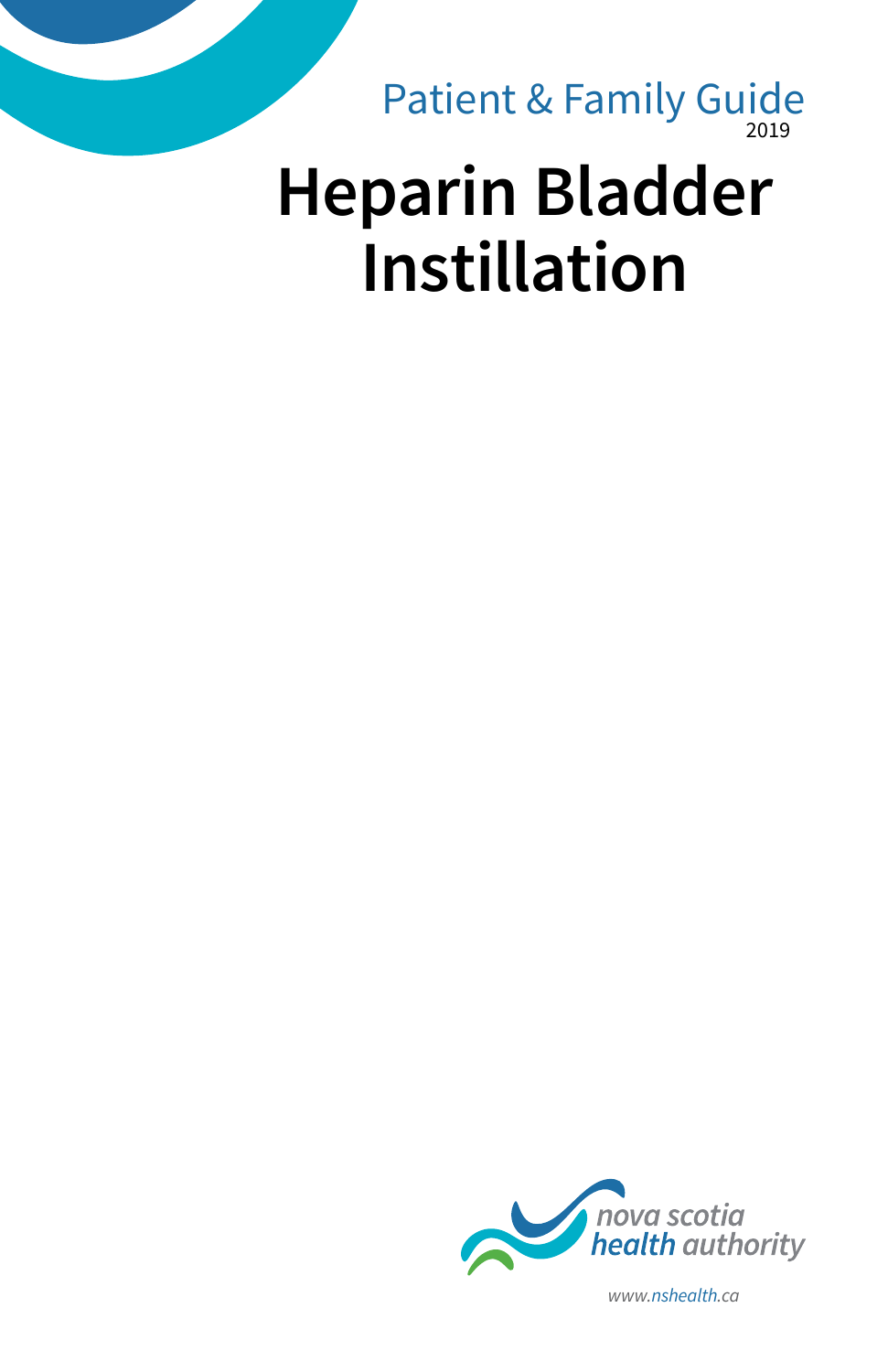# **Heparin Bladder Instillation**

## **What is heparin bladder instillation?**

Heparin bladder instillation is a treatment to help with interstitial cystitis (also known as painful bladder syndrome). Symptoms include having to urinate (pee) often, feeling an urgent need to pee, and burning pain or stinging when peeing. This treatment lowers inflammation (swelling) and discomfort in the bladder.

#### **How is this treatment done?**

You will be given a medication called heparin through a small catheter (tube) put into your bladder. Treatment is usually done once a week for 6-8 weeks, then as needed. This will depend on your symptoms.

#### **How do I get ready for my appointment?**

- Drink liquids as usual before your appointment. Avoid drinks that will irritate your bladder (e.g., tea, coffee, pop) for at least 2 hours before your appointment.
- If you take water tablets (diuretics), please talk with your health care provider about whether you should stop taking these before your appointment.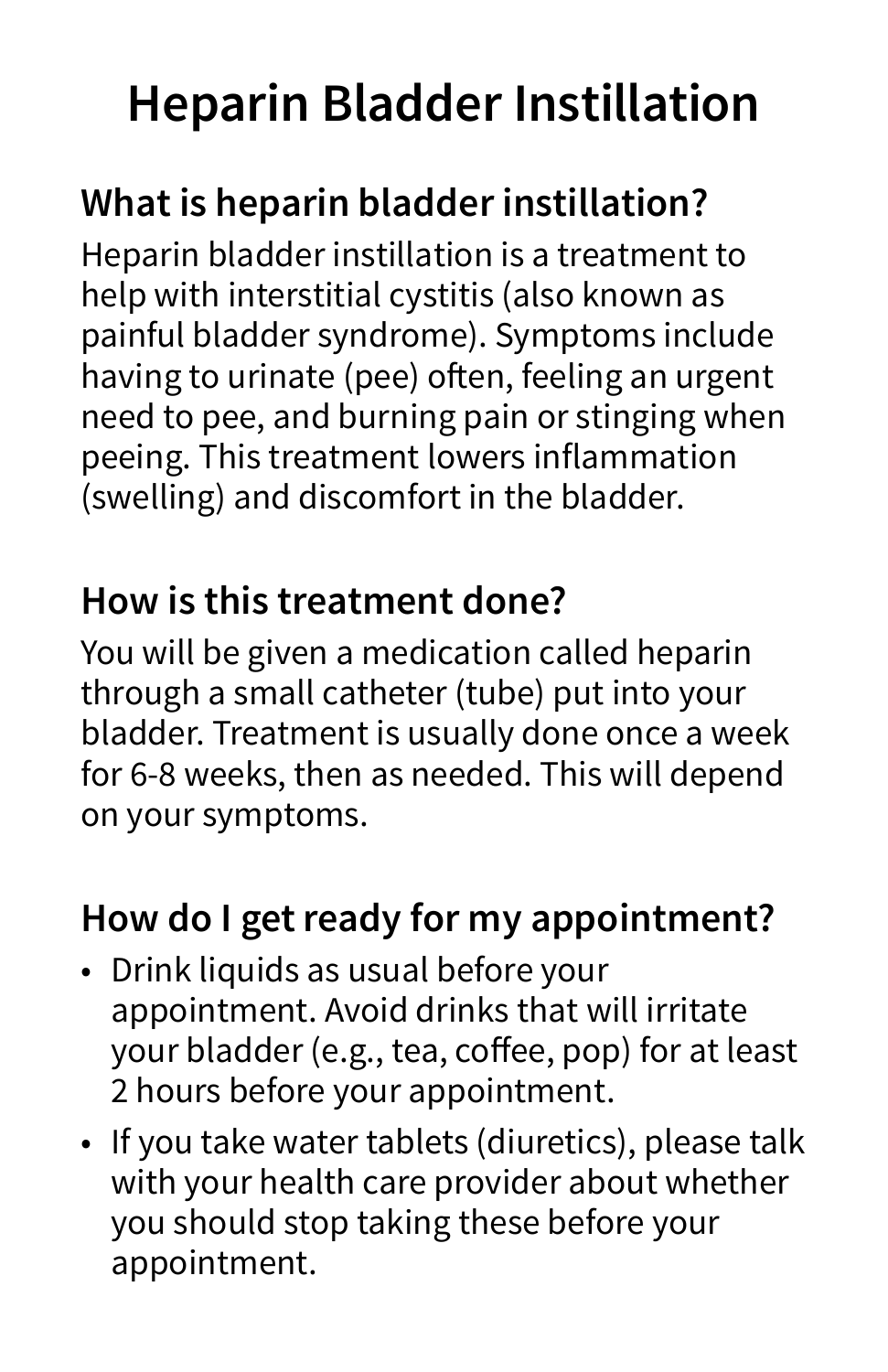### **What will happen at my appointment?**

- You may be asked to pee before the treatment, to empty your bladder.
- You will be asked to lay down on a stretcher or exam table and to remove your underwear.
- A small catheter will be put into your bladder. This will drain any urine left in your bladder.
- A solution containing heparin will slowly be instilled into your bladder through the catheter.
- The catheter will then be taken out and you will keep the solution in your bladder for as long as comfortably possible (at least 15 to 20 minutes).
- After you have held the solution for as long as you can without discomfort, you can use the bathroom. You may be asked to stay in the clinic for monitoring after your treatment.

#### **What are the possible side effects?**

Not everyone has side effects. You may feel the need to pee more often or more urgently, and/or feel discomfort when passing urine (peeing). These side effects may be similar to your original symptoms.